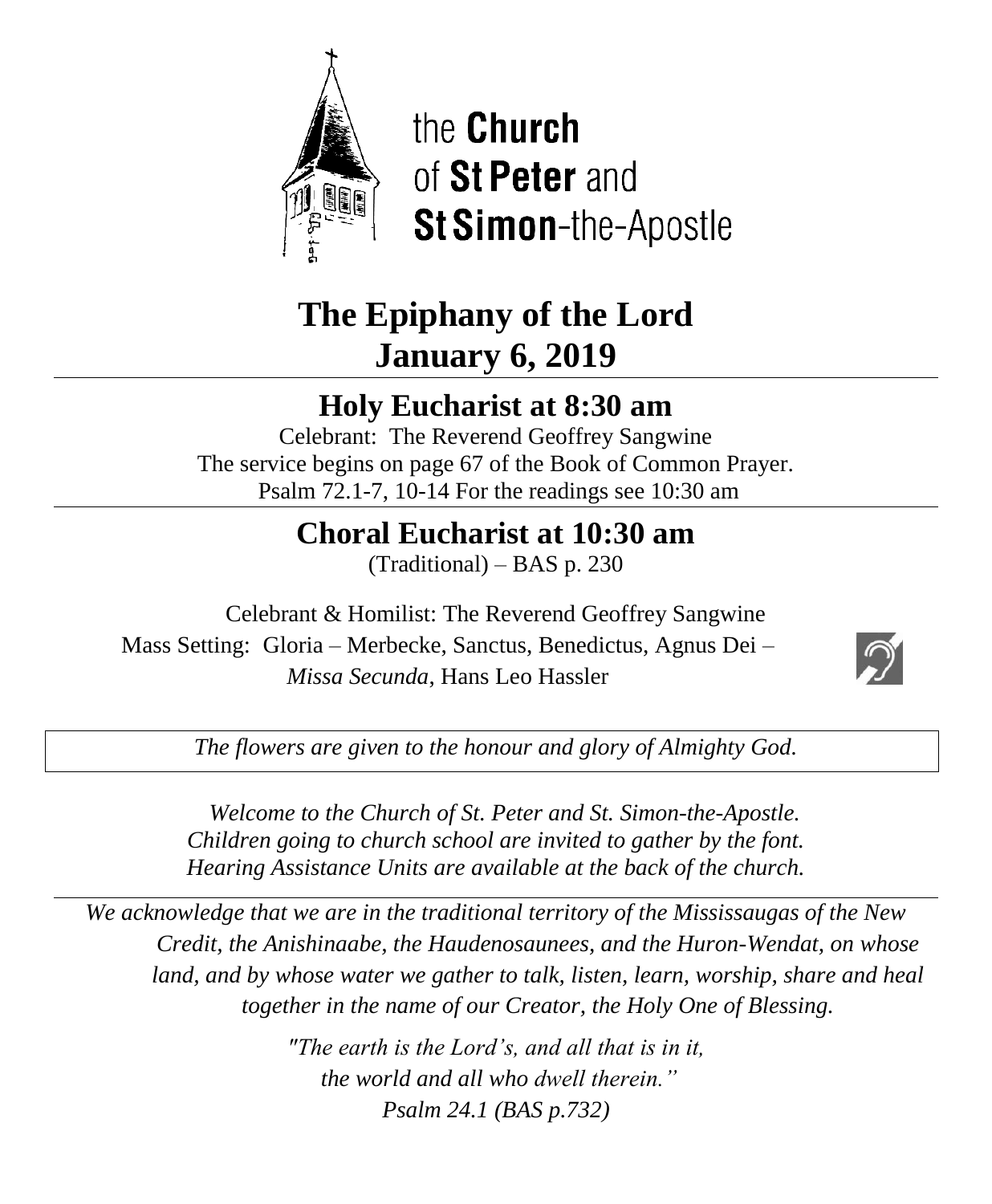# **Gathering of the Community**

**Hymn 160** *As with Gladness Men of Old* DIX DIX *Celebrant* The grace of our Lord Jesus Christ, and the love of God, and the fellowship of the Holy Spirit, be with you all. *All* **And with thy spirit.** *Celebrant* Almighty God, *All* **unto whom all hearts be open, all desires known, and from whom no secrets are hid: cleanse the thoughts of our hearts by the inspiration of thy Holy Spirit, that we may perfectly love thee, and worthily magnify thy holy name; through Christ our Lord. Amen.** *Celebrant* Our Lord Jesus Christ said: hear, O Israel, the Lord our God is one Lord; and thou shalt love the Lord thy God with all thy heart, and with all thy soul, and with all thy mind, and with all thy strength. This is the first and great commandment. And the second is like unto it: thou shalt love thy neighbour as thyself. On these two commandments hang all the law and the prophets. *All* **Lord have mercy upon us, and write both these thy laws** CP 677 **in our hearts, we beseech thee. Gloria** MERBECKE *Celebrant* Glory be to God on high, *All* **and in earth peace, good will towards men. We praise thee, we bless thee, we worship thee, we glorify thee, we give thanks to thee for thy great glory, O Lord God, heavenly king, God the Father almighty. O Lord, the only-begotten Son, Jesus Christ; O Lord God, Lamb of God, Son of the Father, that takest away the sin of the world, have mercy upon us. Thou that takest away the sin of the world, receive our prayer. Thou that sittest at the right hand of God the Father, have mercy upon us. For thou only art holy; thou only art the Lord; thou only, O Christ, with the Holy Ghost, art most high in the glory of God the Father. Amen. Collect of the Day**

*Celebrant* Eternal God, who by a star led wise men to the worship of your Son. Guide by your light the nations of the earth, that the whole world may know your glory; through Jesus Christ our Lord, who lives and reigns with you and the Holy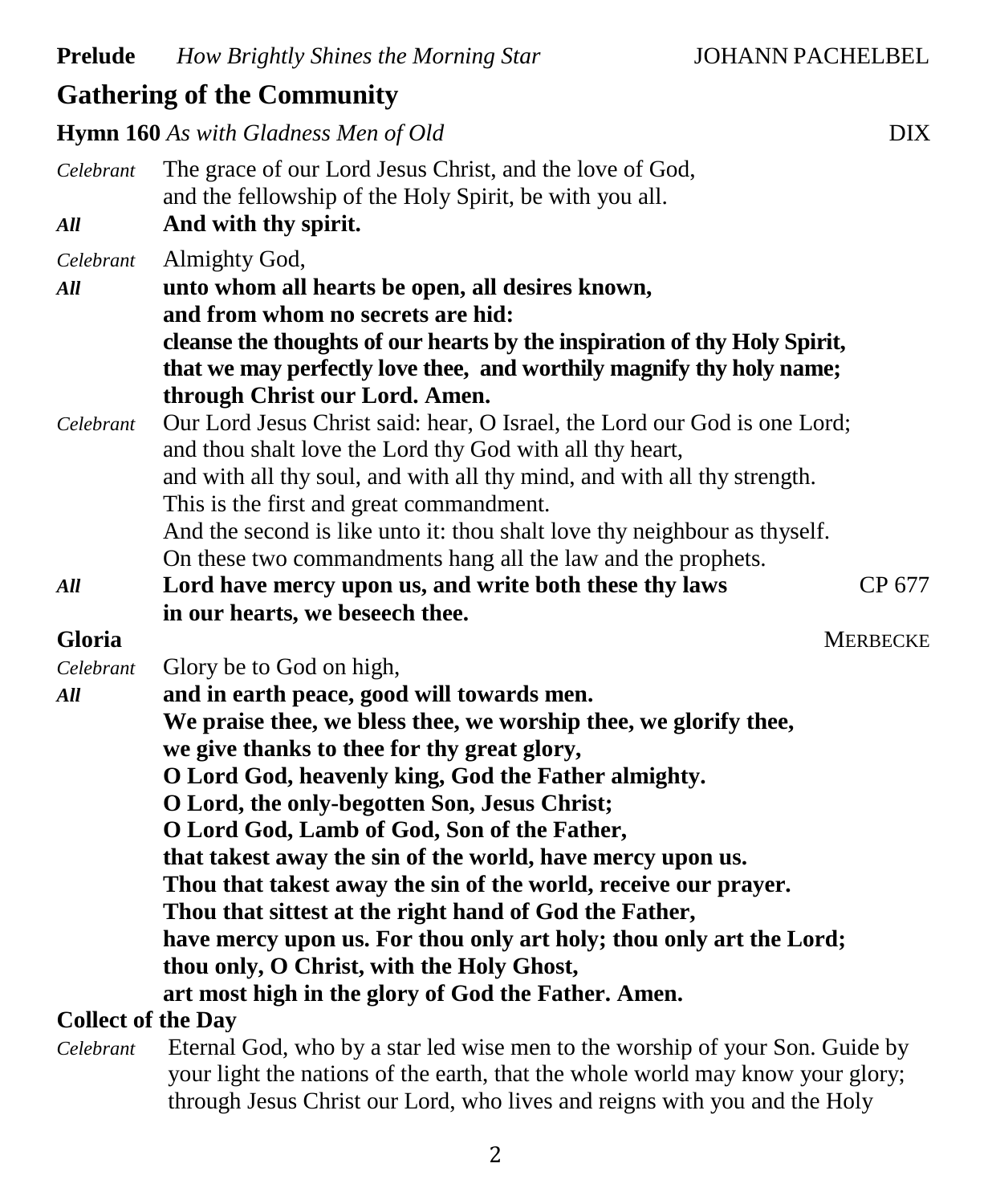Spirit, one God, now and for ever. **Amen.**

# **Proclamation of the Word**

#### **Old Testament Lesson** *Isaiah 60.1-6**Read by Alison Jane*

*Reader* The Old Testament Lesson is written in the 60<sup>th</sup> chapter of the book of Isaiah, beginning at the  $1<sup>st</sup>$  verse.

Arise, shine; for your light has come, and the glory of the Lord has risen upon you. For darkness shall cover the earth, and thick darkness the peoples; but the Lord will arise upon you, and his glory will appear over you. Nations shall come to your light, and kings to the brightness of your dawn. Lift up your eyes and look around; they all gather together, they come to you; your sons shall come from far away, and your daughters shall be carried on their nurses' arms. Then you shall see and be radiant; your heart shall thrill and rejoice, because the abundance of the sea shall be brought to you, the wealth of the nations shall come to you. A multitude of camels shall cover you, the young camels of Midian and Ephah; all those from Sheba shall come. They shall bring gold and frankincense, and shall proclaim the praise of the Lord.

*Reader* The word of the Lord. *All* **Thanks be to God.**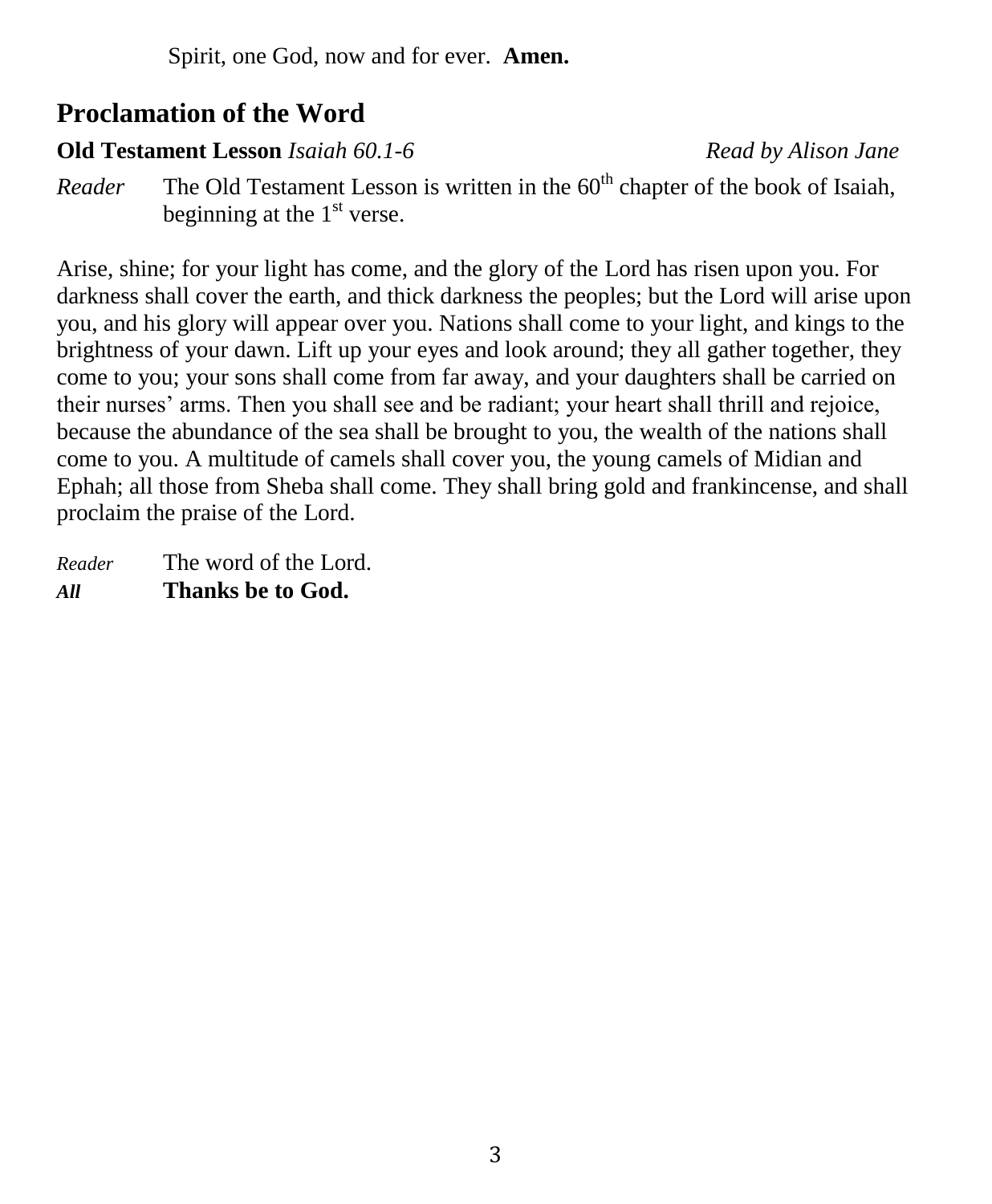**Psalm 72.1-15** *Sung by all. Please remain seated.*



Give the king thy' judgements O'God, \*and thy righteousness' unto the' king's' son.

- 2 Then shall he judge thy people ac'cording unto 'right, \*and 'thy' poor with' justice.
- 3 The mountains also' shall bring' peace, \*and the little hills' righteous-ness' unto the' people.
- 4 He shall keep the simple folk 'by their' right, \*save the children of the 'poor and 'punish the' wrong doer.
- 5 He shall live as 'long as  $\cdot$  the 'sun, \*and while the moon endureth, from one gene'ration' to an'other.
- 6 He shall come down like the rain upon the 'mown' grass, \*even as the' showers that' water the' earth.

7 In his time shall 'righteous-ness' flourish; \*yea and abundance of peace so'long · as the' moon en'dureth.

- 8 Let his dominion also be from ' sea to ' sea, \*and from the River' unto the' world's' end.
- 9 Let them that dwell in the wilderness' kneel be' fore him; \*and let his' ene-mies' lick the' dust.
- 10 Let the kings of Tarshish and of the 'isles give' presents, \*and the kings of Arabia and 'Seba' bring' gifts.
- 11 Let all kings fall 'down be' fore him, \*and all 'nations' do him' service.
- 12 For he shall deliver the poor' when he' crieth; \*the needy also and 'him that' hath no' helper.
- 13 He shall have pity on the 'weak  $\cdot$  and the 'needy, \*and shall pre'serve the' souls of the' poor.

2nd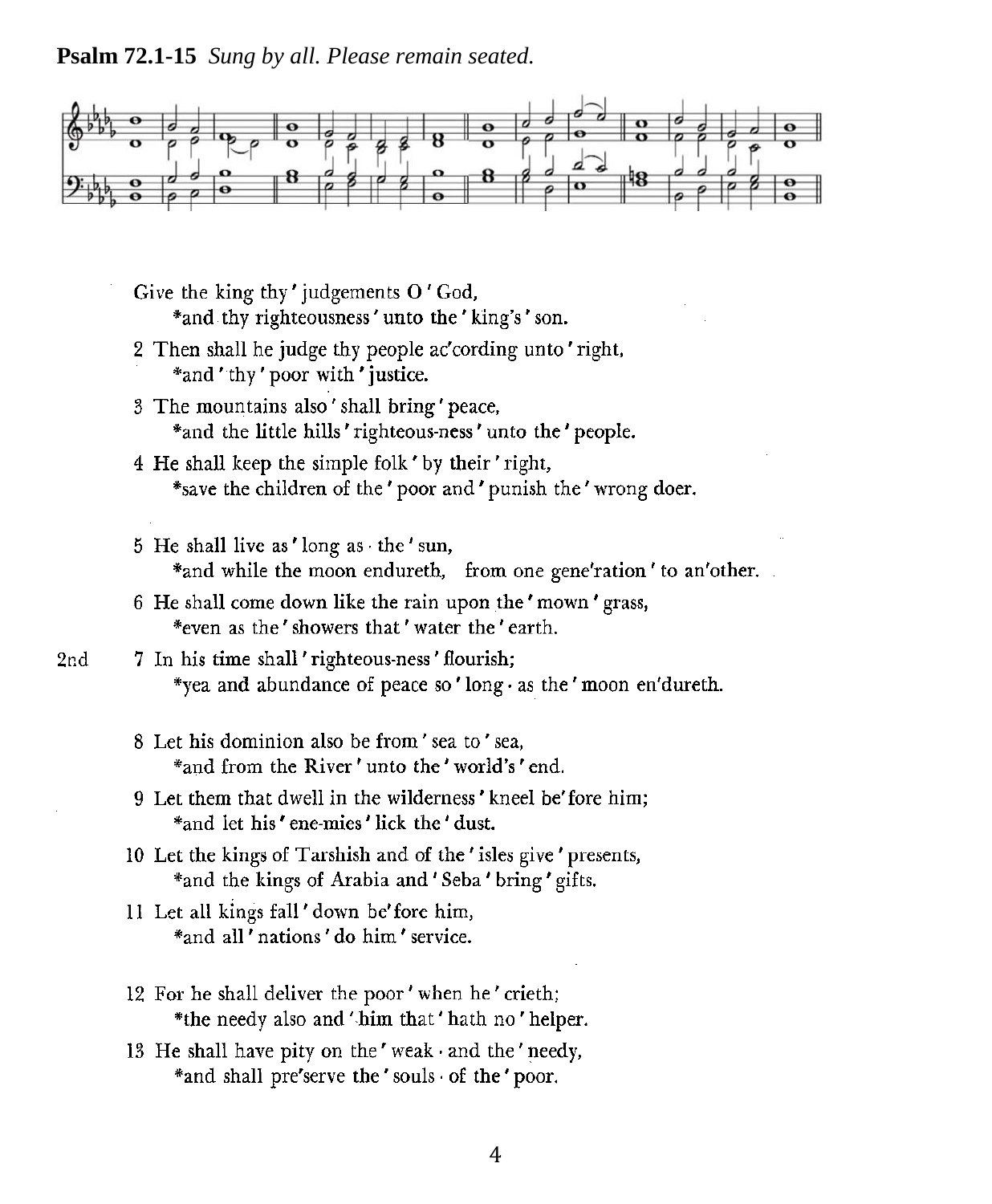

14 He shall deliver their souls from 'falsehood and ' wrong; \*and dear shall their' blood be' in his' sight.

15 So let him live, and unto him let there be given of the' ' gold of A'rabia; \*let prayer be made for him continually, and all day 'long let' 'him be' praised.

#### **Epistle** *Ephesians 3.1-12 Read by Isabelle Robinson Reader* The Epistle is written in the 3rd chapter of Ephesians beginning at the 1<sup>st</sup> verse.

This is the reason that I Paul am a prisoner for Christ Jesus for the sake of you Gentiles for surely you have already heard of the commission of God's grace that was given me for you, and how the mystery was made known to me by revelation, as I wrote above in a few words, a reading of which will enable you to perceive my understanding of the mystery of Christ. In former generations this mystery was not made known to humankind, as it has now been revealed to his holy apostles and prophets by the Spirit: that is, the Gentiles have become fellow heirs, members of the same body, and sharers in the promise in Christ Jesus through the gospel. Of this gospel I have become a servant according to the gift of God's grace that was given me by the working of his power. Although I am the very least of all the saints, this grace was given to me to bring to the Gentiles the news of the boundless riches of Christ, and to make everyone see what is the plan of the mystery hidden for ages in God who created all things; so that through the church the wisdom of God in its rich variety might now be made known to the rulers and authorities in the heavenly places. This was in accordance with the eternal purpose that he has carried out in Christ Jesus our Lord, in whom we have access to God in boldness and confidence through faith in him. *Reader* The word of the Lord.

*All* **Thanks be to God.**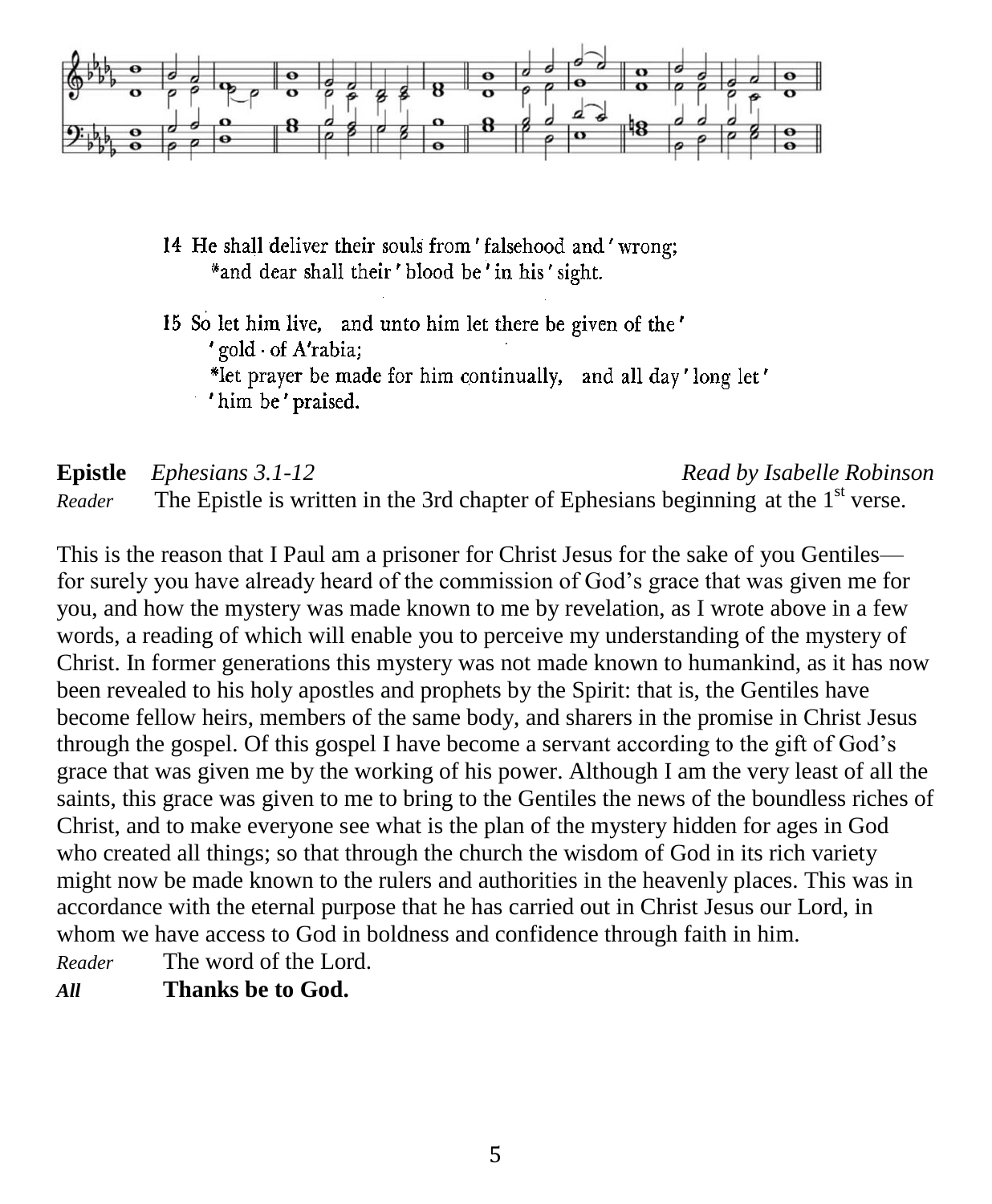**Gradual** *We Three Kings of Orient Are* JOHN HENRY HOPKINS, JR. We three kings of Orient are, Bearing gifts we traverse afar, Field and fountain, moor and mountain, Following yonder star.

#### *Refrain:*

O Star of wonder, star of night, Star with royal beauty bright, Westward leading, still proceeding Guide us to thy Perfect Light.

Born a King on Bethlehem's plain, Gold I bring to crown Him again, King forever, ceasing never, Over us all to reign. *Refrain*

Frankincense to offer have I, Incense owns a Deity nigh: Prayer and praising, all men raising, Worship Him, God most high. *Refrain*

Myrrh is mine, its bitter perfume, Breathes of life of gathering gloom; Sorrowing, sighing, bleeding, dying Sealed in the stone-cold tomb. *Refrain*

Glorious now behold Him arise, King, and God, and Sacrifice; Alleluia, Alleluia Earth to heav'n replies. *Refrain*

**Gospel** *Matthew 2.1-12 Gospeller* The Lord be with you. *All* **And with thy spirit.** Gospeller The Holy Gospel is written in the 2<sup>nd</sup> chapter of the Gospel according to St. Matthew beginning at the  $1<sup>st</sup>$  verse. *All* **Glory be to thee, O Lord.**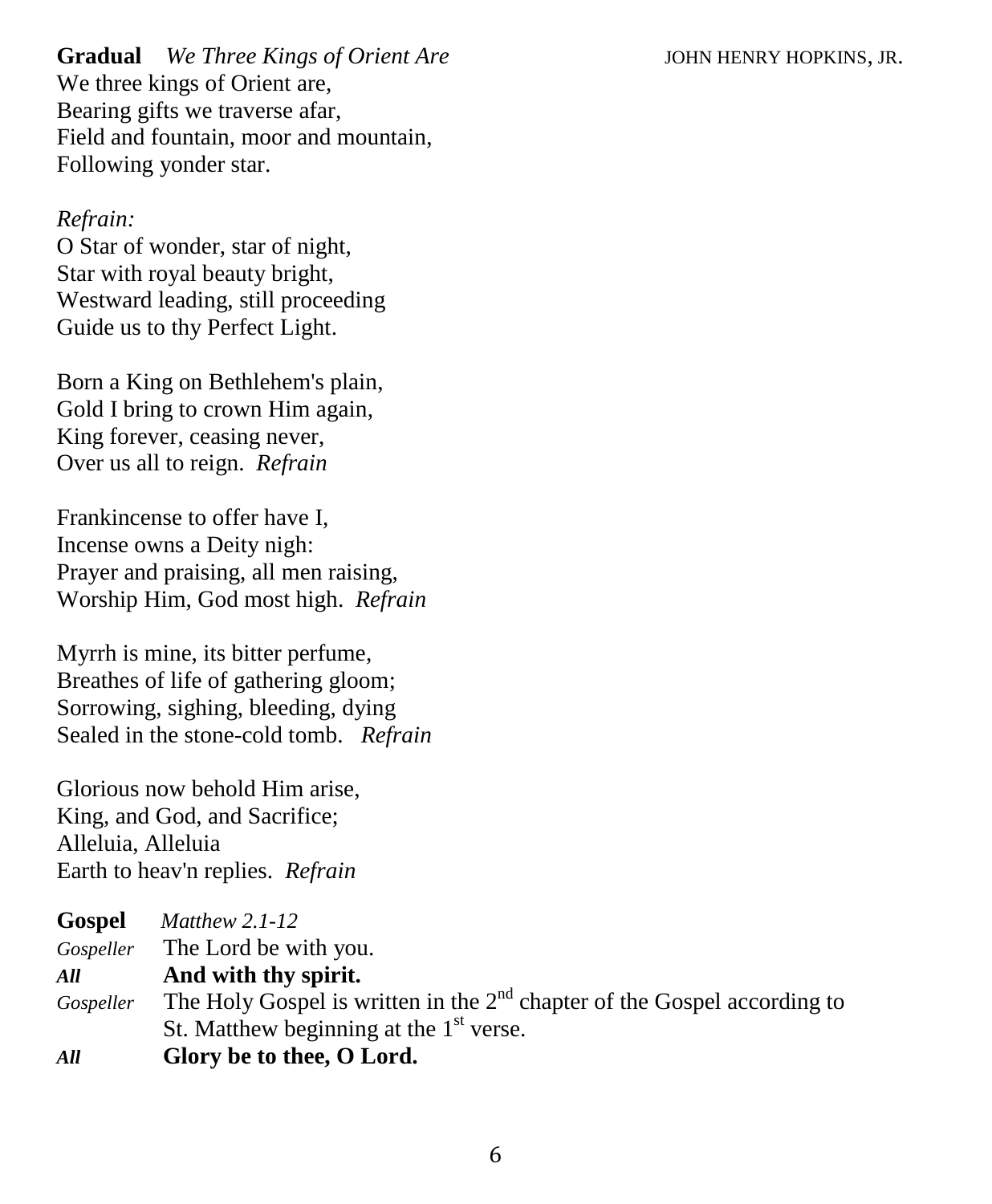In the time of King Herod, after Jesus was born in Bethlehem of Judea, wise men from the East came to Jerusalem, asking, "Where is the child who has been born king of the Jews? For we observed his star at its rising, and have come to pay him homage." When King Herod heard this, he was frightened, and all Jerusalem with him; and calling together all the chief priests and scribes of the people, he inquired of them where the Messiah was to be born. They told him, "In Bethlehem of Judea; for so it has been written by the prophet: 'And you, Bethlehem, in the land of Judah, are by no means least among the rulers of Judah; for from you shall come a ruler who is to shepherd my people Israel.'" Then Herod secretly called for the wise men and learned from them the exact time when the star had appeared. Then he sent them to Bethlehem, saying, "Go and search diligently for the child; and when you have found him, bring me word so that I may also go and pay him homage." When they had heard the king, they set out; and there, ahead of them, went the star that they had seen at its rising, until it stopped over the place where the child was. When they saw that the star had stopped, they were overwhelmed with joy. On entering the house, they saw the child with Mary his mother; and they knelt down and paid him homage. Then, opening their treasure chests, they offered him gifts of gold, frankincense, and myrrh. And having been warned in a dream not to return to Herod, they left for their own country by another road. *Gospeller* The Gospel of Christ.

*All* **Praise be to thee, O Christ.**

#### **Homily**

#### **Nicene Creed**

*Celebrant* I believe in one God,

*All* **the Father almighty, maker of heaven and earth, and of all things visible and invisible; and in one Lord Jesus Christ, the only-begotten Son of God, begotten of the Father before all worlds, God, of God; Light, of Light; very God, of very God; begotten, not made; being of one substance with the Father; through whom all things were made: who for us and for our salvation came down from heaven, and was incarnate by the Holy Ghost of the Virgin Mary, and was made man, and was crucified also for us under Pontius Pilate. He suffered and was buried, and the third day he rose again, according to the scriptures, and ascended into heaven, and sitteth on the right hand of the Father. And he shall come again with glory to judge both the quick and the dead: whose kingdom shall have no end. And I believe in the Holy Ghost, the Lord, the giver of life, who proceedeth from the Father and the Son, who with the Father and the Son together is worshipped and glorified, who spake by the prophets. And I believe one, holy, catholic, and apostolic Church. I acknowledge one baptism for the remission of sins. And I look for the resurrection of the dead, and the life of the world to come.**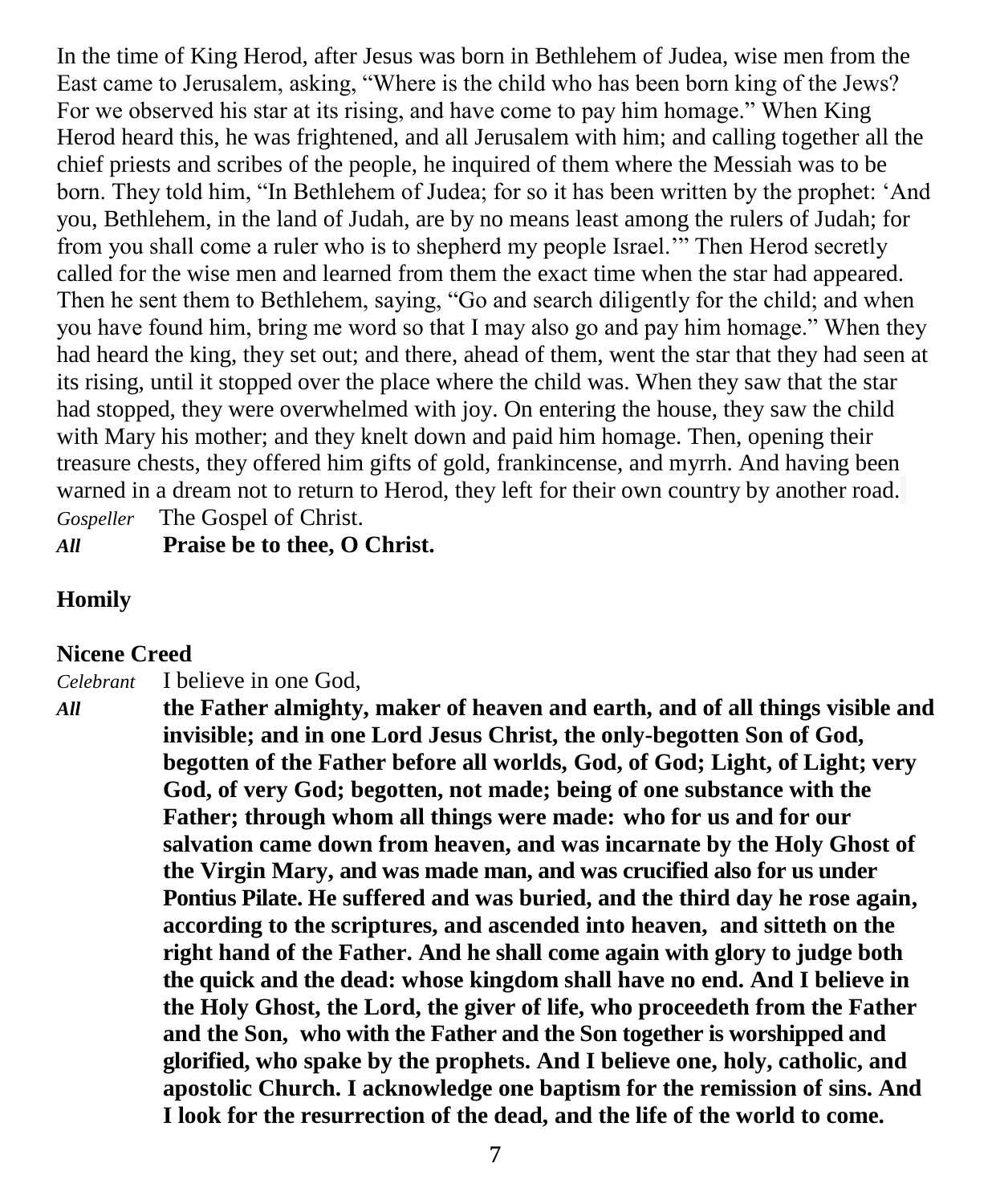#### **Amen.**

**Prayers of the People** *Please kneel or stand, as able. Led by Spencer Higgins*

*Response* Lord, in your mercy… **Hear our prayer**

#### **Confession and Absolution**

*Celebrant* Hear what comfortable words our Saviour Christ saith unto all that truly turn to him: Come unto me all that labour and are heavy laden, and I will refresh you.  *Matthew 11.28* God so loved the world, that he gave his only-begotten Son, to the end that all that believe in him should not perish, but have eternal life. *John 3.16*

> Hear also what Saint Paul saith: This is a true saying, and worthy of all to be received, that Christ Jesus came into the world to save sinners.

Hear also what Saint John saith: If anyone sin, we have an Advocate with the Father, Jesus Christ the righteous; and he is the propitiation for our sins: and not for ours only, but also for the sins of the whole world. *1 John 2.1,2*

*The Celebrant invites the prayer of confession.*

*Silence is kept. Please kneel, as able.*

*Celebrant* Almighty God,

*All* **Father of our Lord Jesus Christ, maker of all things and judge of all people: we acknowledge and confess our manifold sins and wickedness, which we from time to time most grievously have committed, by thought, word and deed, against thy divine majesty. We do earnestly repent, and are heartily sorry for these our misdoings. Have mercy upon us, most merciful Father; for thy Son our Lord Jesus Christ's sake, forgive us all that is past; and grant that we may ever hereafter serve and please thee in newness of life, to the honour and glory of thy name; through Jesus Christ our Lord. Amen.**

*The Absolution is pronounced.*

#### **The Peace**

*Celebrant* The peace of the Lord be always with you.

*All* **And with thy spirit.**

*We invite you to share a sign of peace with those near you – a handshake, slight bow or other form of greeting. Please respect the wishes of those who prefer not to shake hands.*

*1 Timothy 1.15*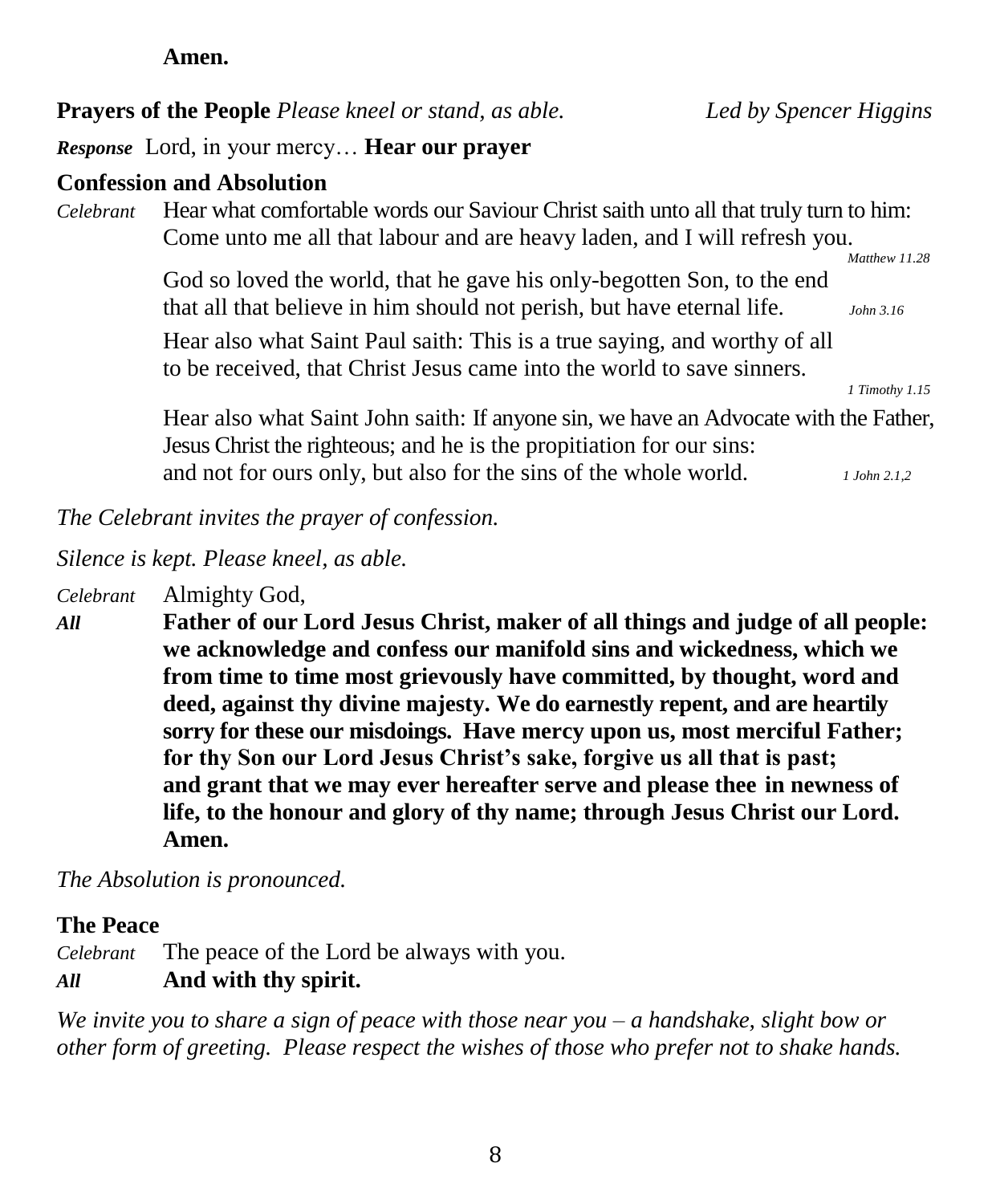## **Celebration of the Eucharist**

**Offertory Hymn 385** *Worship the Lord in the Beauty of Holiness* ÜTTINGEN (WAS LEBET)

#### **Prayer over the Gifts**

*Celebrant* Gracious God, accept the offering of your Church, the hearts of your people joined in praise and thanksgiving, in the name of Jesus Christ the Lord. **Amen.**

# **Great Thanksgiving**

*Celebrant* The Lord be with you.

*All* **And with thy spirit.** 

*Celebrant* Lift up your hearts.

*All* **We lift them up unto the Lord.**

*Celebrant* Let us give thanks unto our Lord God. People It is meet and right so to do. *The Celebrant continues with the preface.* 

- *Celebrant* It is very meet, right, and our bounden duty, that we should at all times, and in all places, give thanks unto thee, O Lord, holy Father, almighty, everlasting God, creator and preserver of all things. Through Jesus Christ our Lord, who, in substance of our mortal flesh, manifested forth his glory, that he might bring us out of darkness into his own marvellous light. Therefore with angels and archangels, and with all the company of heaven, we laud and magnify thy glorious name; evermore praising thee and saying:
- *Choir* **Holy, holy, holy, Lord God of Hosts, heaven and earth are full of thy glory. Glory be to thee, O Lord most high.**

### **Blessed is he that cometh in the name of the Lord: Hosanna in the highest.**

*Celebrant* Blessing and glory and thanksgiving be unto thee, almighty God, our heavenly Father, who of thy tender mercy didst give thine only Son Jesus Christ to take our nature upon him, and to suffer death upon the cross for our redemption; who made there, by his one oblation of himself once offered, a full, perfect, and sufficient sacrifice, oblation, and satisfaction, for the sins of the whole world; and did institute, and in his holy Gospel command us to continue, a perpetual memorial of that his precious death, until his coming again. Hear us, O merciful Father, we most humbly beseech thee; and grant that we receiving these thy creatures of bread and wine, according to thy Son our Saviour Jesus Christ's holy institution, in remembrance of his death and passion, may be partakers of his most blessed body and blood; who, in the same night that he was betrayed, took bread; and, when he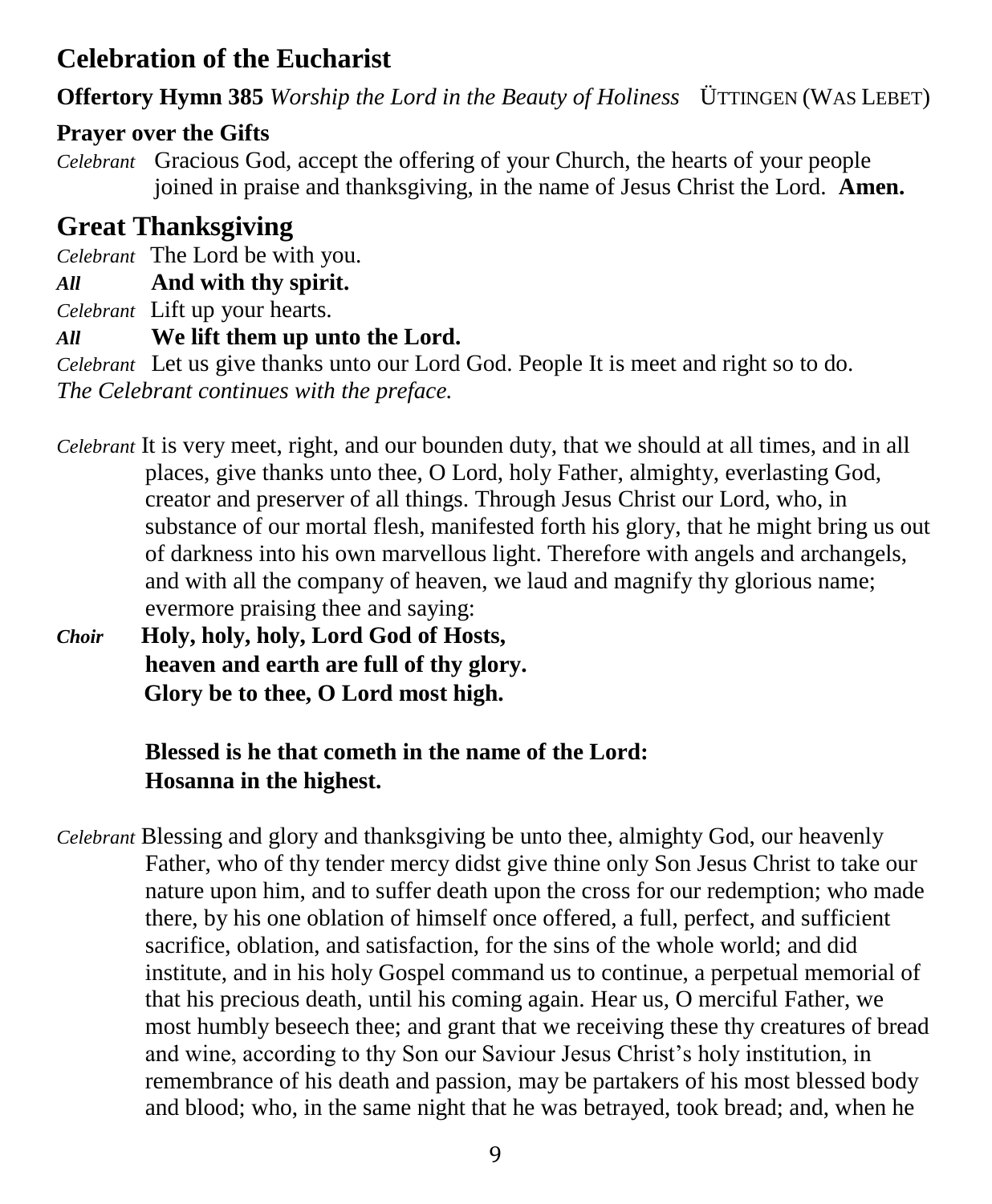had given thanks, he brake it; and gave it to his disciples, saying, "Take, eat; this is my body which is given for you: Do this in remembrance of me." Likewise after supper he took the cup; and when he had given thanks, he gave it to them, saying, "Drink ye all, of this; for this is my blood of the new covenant, which is shed for you and for many for the remission of sins: Do this, as oft as ye shall drink it, in remembrance of me." Wherefore, O Father, Lord of heaven and earth, we thy humble servants, with all thy holy Church, remembering the precious death of thy beloved Son, his mighty resurrection, and glorious ascension, and looking for his coming again in glory, do make before thee, in this sacrament of the holy bread of eternal life and the cup of everlasting salvation, the memorial which he hath commanded: All We praise thee, we bless thee, we thank thee, and we pray to thee, Lord our God. Celebrant And we entirely desire thy fatherly goodness mercifully to accept this our sacrifice of praise and thanksgiving, most humbly beseeching thee to grant, that by the merits and death of thy Son Jesus Christ, and through faith in his blood, we and all thy whole Church may obtain remission of our sins, and all other benefits of his passion; And we pray that by the power of thy Holy Spirit, all we who are partakers of this holy communion may be fulfilled with thy grace and heavenly benediction; through Jesus Christ our Lord, by whom and with whom, in the unity of the Holy Spirit, all honour and glory be unto thee, O Father Almighty, world without end. **Amen.** 

*The service continues with the Lord's Prayer.*

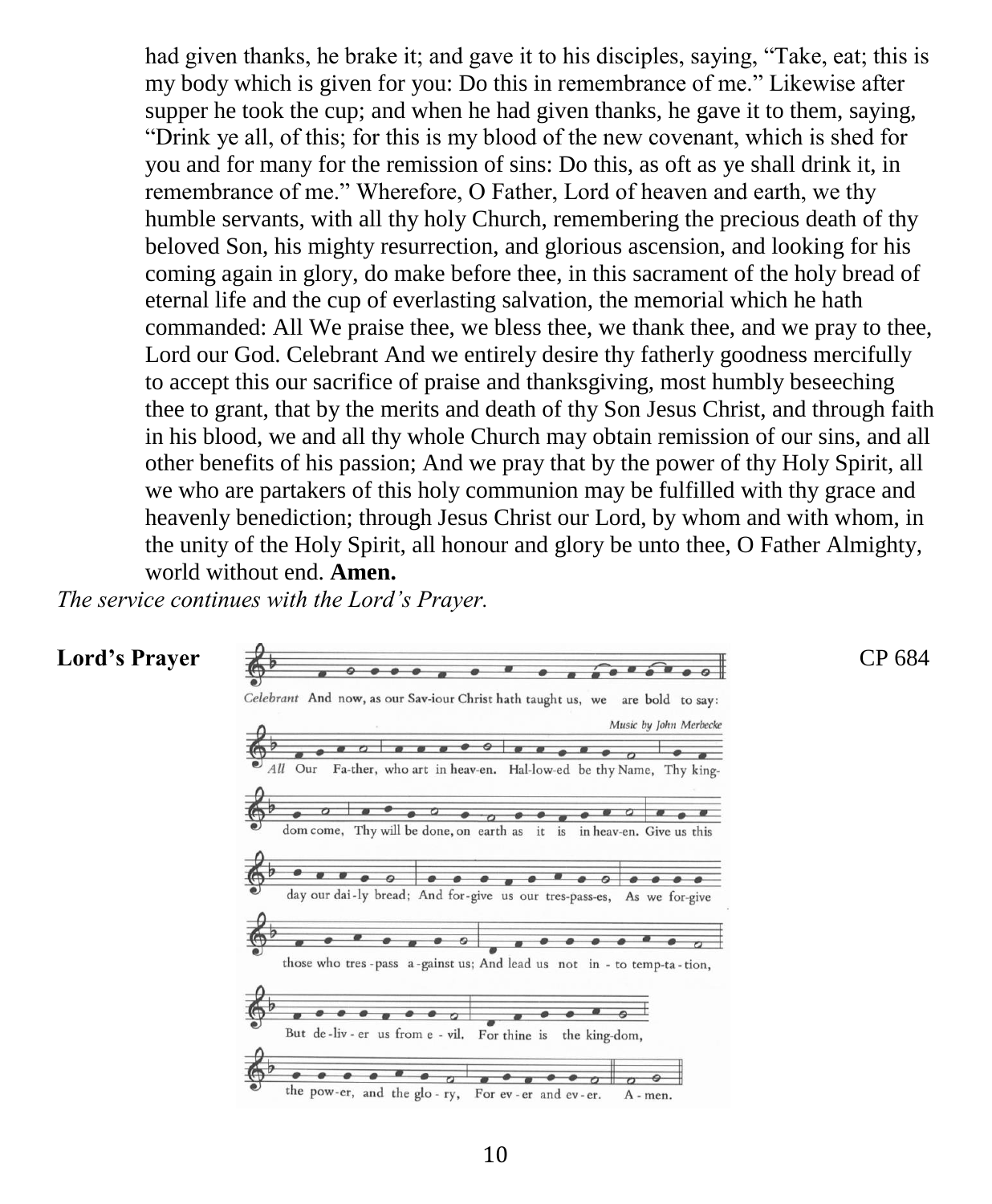#### **Breaking of the Bread**

*Celebrant* We break the bread of life, and that life is the light of the world.

*All* **God here among us, light in the midst of us, bring us to light and life.**

#### **Agnus Dei**

*Choir* O Lamb of God, that takest away the sin of the world, have mercy upon us. O Lamb of God, that takest away the sin of the world, have mercy upon us. O Lamb of God, that takest away the sin of the world, grant us thy peace.

#### **Holy Communion**

*All baptized Christians are welcome to receive Communion. Please do not dip the consecrated bread into the wine - Drinking from the chalice is considered safe from the point of view of public health. You are also welcome to receive only the bread, if you prefer. Indicate this by holding your arms crossed over your chest as the chalice passes; this is also a way to receive a blessing rather than communion. Gluten-free communion wafers are available – please let the administering priest know.*

**Hymn 159** *Brightest and Best* STELLA ORIENTIS

**Motet** *Here is a Little Door* **According to the HERBERT HOWELLS** 

*Here is the little door, lift up the latch, oh lift! We need not wander more but enter with our gift; Our gift of finest gold, Gold that was never bought nor sold; Myrrh to be strewn about His Bed; Incense in clouds about His Head; All for the Child that stirs not in His sleep, But holy slumber holds with ass and sheep. Bend low about His Bed: for each He has a gift; See how His eyes awake, lift up your hands, oh lift! For gold, He gives a keen-edged sword (Defend with it Thy little Lord!) For incense, smoke of battle red, Myrrh for the honoured happy dead; Gifts for His children, terrible and sweet, Touched by such tiny hands and oh such tiny feet.* Words by Frances Chesterton

### **Prayer after Communion** *Please stand.*

*Celebrant* God of all the nations of the earth, guide us with your light. Help us to recognize Christ as he comes to us in this eucharist and in our neighbours. May we welcome him with love, for he is Lord now and for ever. **Amen.**